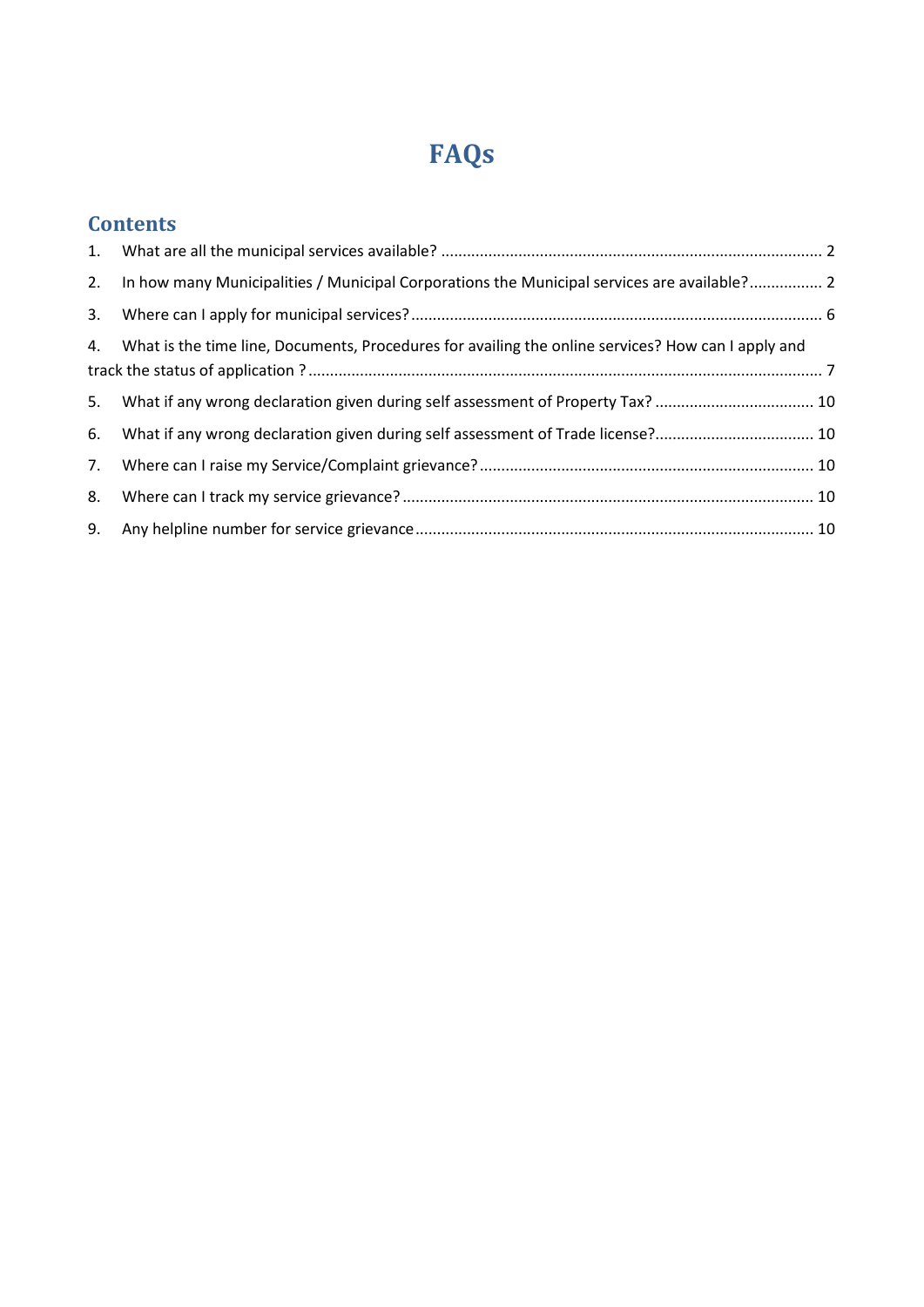#### <span id="page-1-0"></span>**1. What are all the municipal services available?**

- 1. Property Tax
- 2. Water Tap Connections
- 3. Trade License
- 4. Trade License Renewal
- 5. Signage License for Advertisement
- 6. Mobile Tower Approval
- 7. Vacant Land Tax
- 8. Building Permissions
- 9. Road Cutting Permissions
- 10. Unified Birth &Death
- 11. Online payment of Water charges
- 12. Online payment of Property Tax

## <span id="page-1-1"></span>**2. In how many Municipalities / Municipal Corporations the Municipal services are available?**

| S.No.          | <b>Name of the ULB</b> | <b>ULB website Link</b>                              |  |  |  |
|----------------|------------------------|------------------------------------------------------|--|--|--|
| $\mathbf{1}$   | Adibatla               | https://adibatlamunicipality.telangana.gov.in/       |  |  |  |
| $\overline{2}$ | Adilabad               | https://adilabadmunicipality.telangana.gov.in/       |  |  |  |
| 3              | Alair                  | https://alairmunicipality.telangana.gov.in/          |  |  |  |
| 4              | Alampur                | https://alampurmunicipality.telangana.gov.in/        |  |  |  |
| 5              | Amangal                | https://amangalmunicipality.telangana.gov.in/        |  |  |  |
| 6              | Amarchinta             | https://amarchintamunicipality.telangana.gov.in/     |  |  |  |
| $\overline{7}$ | Ameenpur               | https://ameenpurmunicipality.telangana.gov.in/       |  |  |  |
| 8              | AndoleJogipet          | https://andoljogipetmunicipality.telangana.gov.in/   |  |  |  |
| 9              | Armoor                 | https://armoormunicipality.telangana.gov.in/         |  |  |  |
| 10             | Atchampet              | https://atchampetmunicipality.telangana.gov.in/      |  |  |  |
| 11             | Atmakur                | https://atmakurmunicipality.telangana.gov.in/        |  |  |  |
| 12             | Badangpet              | https://badangpetcorporation.telangana.gov.in/       |  |  |  |
| 13             | Bandlaguda jagir       | https://bandlagudajagircorporation.telangana.gov.in/ |  |  |  |
| 14             | Banswada               | https://banswadamunicipality.telangana.gov.in/       |  |  |  |
| 15             | Bellampally            | https://bellampallemunicipality.telangana.gov.in/    |  |  |  |
| 16             | <b>Bhainsa</b>         | https://bhainsamunicipality.telangana.gov.in/        |  |  |  |
| 17             | Bheemgal               | https://bheemgalmunicipality.telangana.gov.in/       |  |  |  |
| 18             | Bhongir                | https://bhongirmunicipality.telangana.gov.in/        |  |  |  |
| 19             | Bhoothpur              | https://bhoothpurmunicipality.telangana.gov.in/      |  |  |  |
| 20             | Bhupalpally            | https://bhupalapallymunicipality.telangana.gov.in/   |  |  |  |
| 21             | Bodhan                 | https://bodhanmunicipality.telangana.gov.in/         |  |  |  |
| 22             | Boduppal               | http://boduppalcorporation.telangana.gov.in/         |  |  |  |
| 23             | Bollaram               | https://bollarammunicipality.telangana.gov.in/       |  |  |  |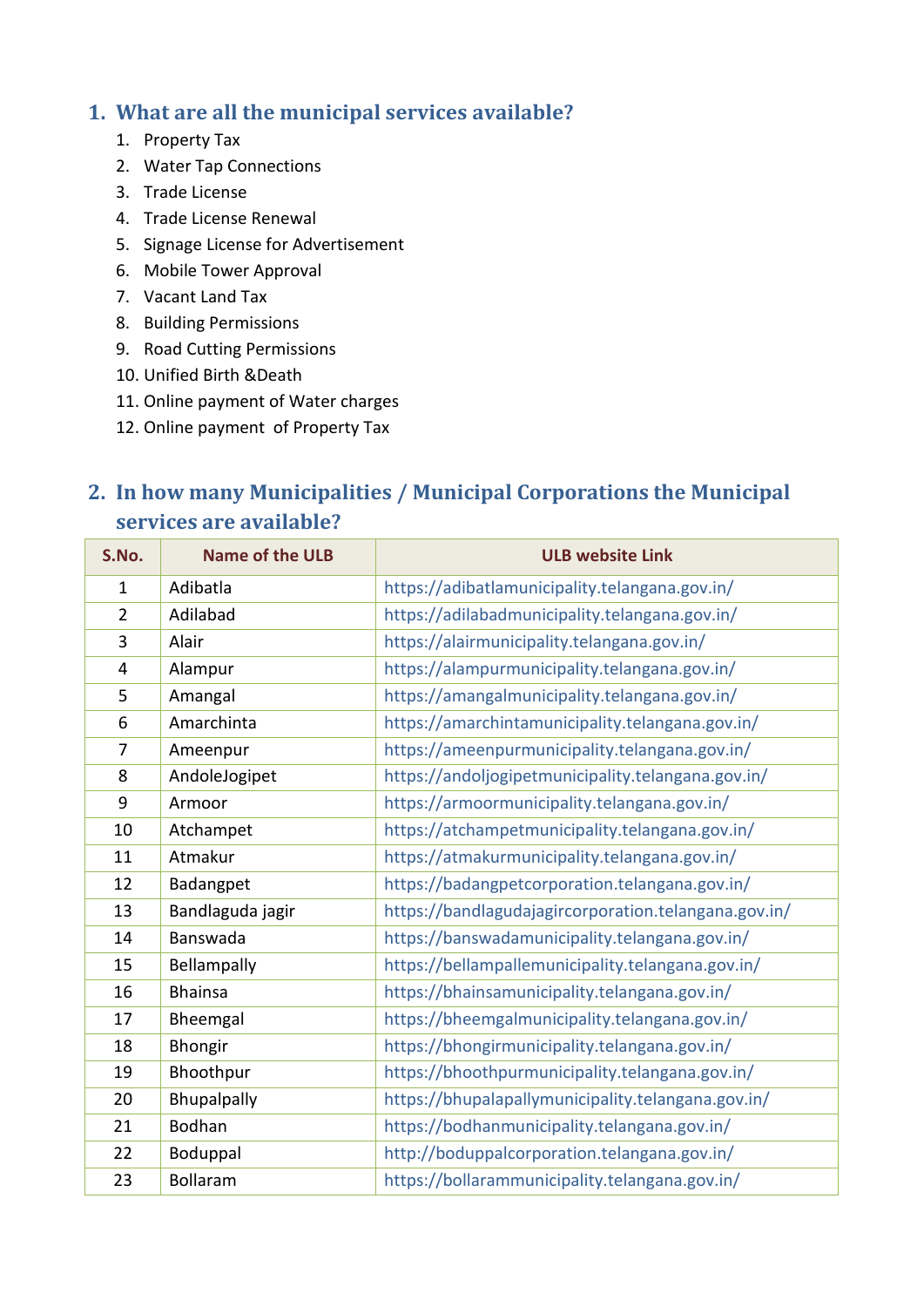| S.No. | <b>Name of the ULB</b> | <b>ULB website Link</b>                                 |  |  |  |
|-------|------------------------|---------------------------------------------------------|--|--|--|
| 24    | Chandur                | https://chandurmunicipality.telangana.gov.in/           |  |  |  |
| 25    | Chennur                | https://chennurmunicipality.telangana.gov.in/           |  |  |  |
| 26    | Cherial                | https://cherialmunicipality.telangana.gov.in/           |  |  |  |
| 27    | Chityal                | https://chityalmunicipality.telangana.gov.in/           |  |  |  |
| 28    | Choppandandi           | https://choppandandimunicipality.telangana.gov.in/      |  |  |  |
| 29    | Choutuppal             | https://choutuppalmunicipality.telangana.gov.in/        |  |  |  |
| 30    | Devarakonda            | https://devarakondamunicipality.telangana.gov.in/       |  |  |  |
| 31    | Dhammaiguda            | https://dhammaigudamunicipality.telangana.gov.in/       |  |  |  |
| 32    | Dharmapuri             | https://dharmapurimunicipality.telangana.gov.in/        |  |  |  |
| 33    | Dornakal               | https://dornakalmunicipality.telangana.gov.in/          |  |  |  |
| 34    | Dubbaka                | https://dubbakamunicipality.telangana.gov.in/           |  |  |  |
| 35    | Dundigal               | https://dundigalmunicipality.telangana.gov.in/          |  |  |  |
| 36    | Gadwal                 | https://gadwalmunicipality.telangana.gov.in/            |  |  |  |
| 37    | Gajwel                 | https://gajwelmunicipality.telangana.gov.in/            |  |  |  |
| 38    | Ghatkesar              | https://ghatkesarmunicipality.telangana.gov.in/         |  |  |  |
| 39    | Gundlapochampally      | https://gundlapochampallymunicipality.telangana.gov.in/ |  |  |  |
| 40    | Haliya                 | https://haliyamunicipality.telangana.gov.in/            |  |  |  |
| 41    | Husnabad               | https://husnabadmunicipality.telangana.gov.in/          |  |  |  |
| 42    | Huzurabad              | https://huzurabadmunicipality.telangana.gov.in/         |  |  |  |
| 43    | Huzurnagar             | https://huzurnagarmunicipality.telangana.gov.in/        |  |  |  |
| 44    | Ibrahimpatnam          | https://ibrahimpatnammunicipality.telangana.gov.in/     |  |  |  |
| 45    | leeja                  | https://ieejamunicipality.telangana.gov.in/             |  |  |  |
| 46    | Jadcherla              | https://badepallymunicipality.telangana.gov.in/         |  |  |  |
| 47    | Jagityal               | https://jagtialmunicipality.telangana.gov.in/           |  |  |  |
| 48    | Jalpally               | https://jalpallymunicipality.telangana.gov.in/          |  |  |  |
| 49    | Jammikunta             | https://jammikuntamunicipality.telangana.gov.in/        |  |  |  |
| 50    | Jangaon                | https://jangoanmunicipality.telangana.gov.in/           |  |  |  |
| 51    | Jawaharnagar           | https://jawaharnagarmunicipality.telangana.gov.in/      |  |  |  |
| 52    | Kagaznagar             | https://kagaznagarmunicipality.telangana.gov.in/        |  |  |  |
| 53    | Kalwakurthy            | https://kalwakurthymunicipality.telangana.gov.in/       |  |  |  |
| 54    | Kamareddy              | https://kamareddymunicipality.telangana.gov.in/         |  |  |  |
| 55    | Karimnagar Mpl Corpn   | https://karimnagarcorporation.telangana.gov.in/         |  |  |  |
| 56    | Khammam Mpl Corpn      | https://khammamcorporation.telangana.gov.in/            |  |  |  |
| 57    | Khanapur               | https://khanapurmunicipality.telangana.gov.in/          |  |  |  |
| 58    | Kodad                  | https://kodadamunicipality.telangana.gov.in/            |  |  |  |
| 59    | Kodangal               | https://kodangalmunicipality.telangana.gov.in/          |  |  |  |
| 60    | Kollapur               | https://kollapurmunicipality.telangana.gov.in/          |  |  |  |
| 61    | Kompally               | https://kompallymunicipality.telangana.gov.in/          |  |  |  |
| 62    | Korutla                | https://korutlamunicipality.telangana.gov.in/           |  |  |  |
| 63    | Kosgi                  | https://kosgimunicipality.telangana.gov.in/             |  |  |  |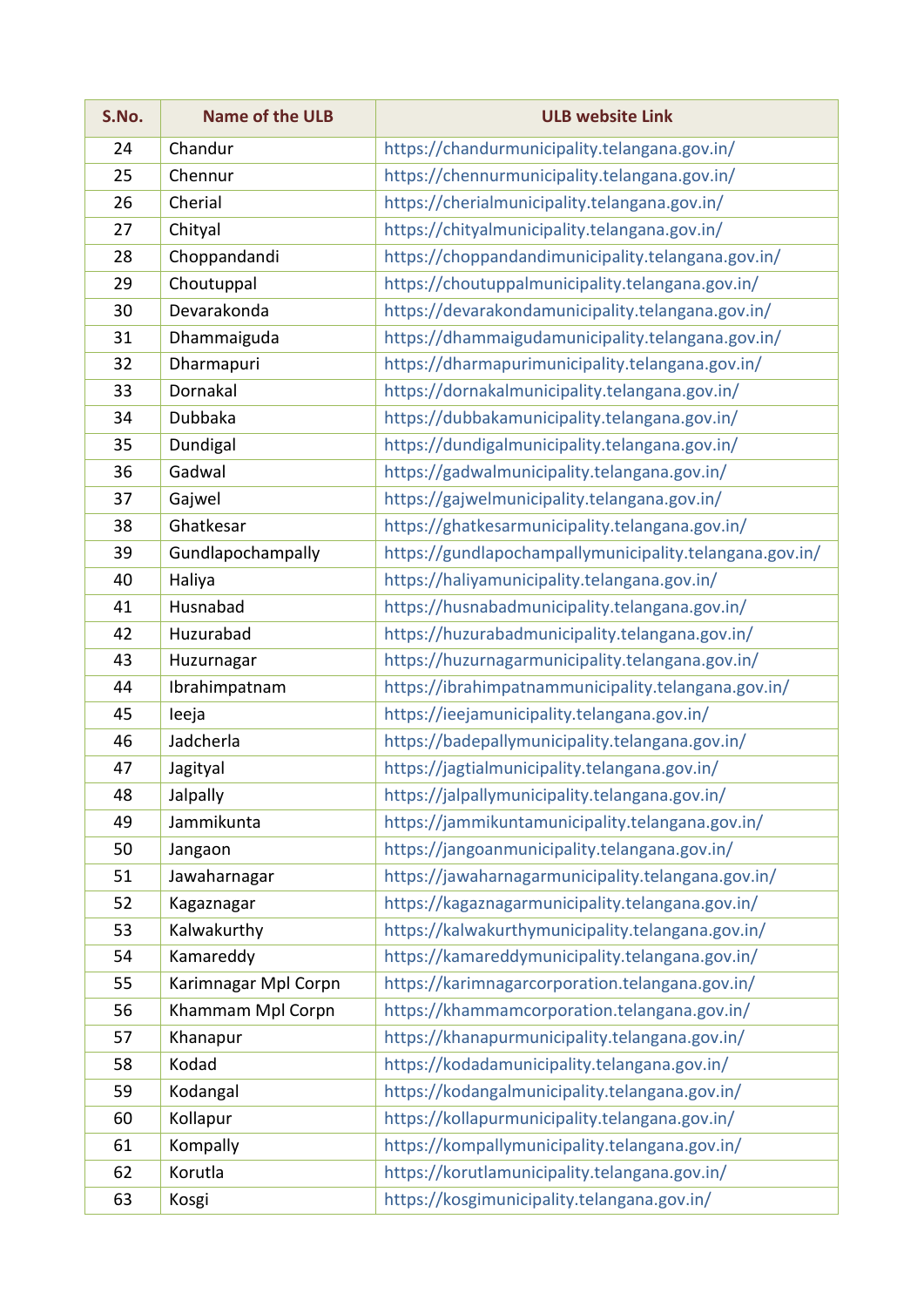| S.No. | <b>Name of the ULB</b> | <b>ULB website Link</b>                            |  |  |  |
|-------|------------------------|----------------------------------------------------|--|--|--|
| 64    | Kothagudem             | https://kothagudemmunicipality.telangana.gov.in/   |  |  |  |
| 65    | Kothakota              | https://kothakotamunicipality.telangana.gov.in/    |  |  |  |
| 66    | Kothapally             | https://kothapallymunicipality.telangana.gov.in/   |  |  |  |
| 67    | Kothur                 | https:// kothurmunicipality.telangana.gov.in/      |  |  |  |
| 68    | Kyathanpally           | https://kyathanpallymunicipality.telangana.gov.in/ |  |  |  |
| 69    | Luxettipet             | https://luxettipetmunicipality.telangana.gov.in/   |  |  |  |
| 70    | Madhira                | https://madhiramunicipality.telangana.gov.in/      |  |  |  |
| 71    | Mahaboobnagar          | https://mahabubnagarmunicipality.telangana.gov.in/ |  |  |  |
| 72    | Mahabubabad            | https://mahabubabadmunicipality.telangana.gov.in/  |  |  |  |
| 73    | Makthal                | https://makthalmunicipality.telangana.gov.in/      |  |  |  |
| 74    | Mancherial             | https://mancherialmunicipality.telangana.gov.in/   |  |  |  |
| 75    | Mandamarri             | https://mandamarrimunicipality.telangana.gov.in/   |  |  |  |
| 76    | Manikonda              | https://manikondamunicipality.telangana.gov.in/    |  |  |  |
| 77    | Manthani               | https://manthanimunicipality.telangana.gov.in/     |  |  |  |
| 78    | Manuguru               | https://manugurumunicipality.telangana.gov.in/     |  |  |  |
| 79    | Maripeda               | https://maripedamunicipality.telangana.gov.in/     |  |  |  |
| 80    | Medak                  | https://medakmunicipality.telangana.gov.in/        |  |  |  |
| 81    | Medchal                | https://medchalmunicipality.telangana.gov.in/      |  |  |  |
| 82    | Meerpet                | https://meerpetcorporation.telangana.gov.in/       |  |  |  |
| 83    | Metpalli               | https://metpallymunicipality.telangana.gov.in/     |  |  |  |
| 84    | Miryalguda             | https://miryalagudamunicipality.telangana.gov.in/  |  |  |  |
| 85    | Mothkur                | https://mothkurmunicipality.telangana.gov.in/      |  |  |  |
| 86    | Nagaram                | https://nagarammunicipality.telangana.gov.in/      |  |  |  |
| 87    | Nagarkurnool           | https://nagarkurnoolmunicipality.telangana.gov.in/ |  |  |  |
| 88    | Nakrekal               | https://nakrekalmunicipality.telangana.gov.in/     |  |  |  |
| 89    | Nalgonda               | https://nalgondamunicipality.telangana.gov.in/     |  |  |  |
| 90    | Nandikonda             | https://nandikondamunicipality.telangana.gov.in/   |  |  |  |
| 91    | Narayanapet            | https://narayanpetmunicipality.telangana.gov.in/   |  |  |  |
| 92    | Narayankhed            | https://narayankhedmunicipality.telangana.gov.in/  |  |  |  |
| 93    | Narsampet              | https://narasmpetmunicipality.telangana.gov.in/    |  |  |  |
| 94    | Narsapur               | https://narsapurmunicipality.telangana.gov.in/     |  |  |  |
| 95    | Narsingi               | https://narsingimunicipality.telangana.gov.in/     |  |  |  |
| 96    | Naspur                 | https://naspurmunicipality.telangana.gov.in/       |  |  |  |
| 97    | Neredcherla            | https://neredcherlamunicipality.telangana.gov.in/  |  |  |  |
| 98    | Nirmal                 | https://nirmalmunicipality.telangana.gov.in/       |  |  |  |
| 99    | Nizamabad              | https://nizamabadcorporation.telangana.gov.in/     |  |  |  |
| 100   | Nizampet               | https://nizampetcorporation.telangana.gov.in/      |  |  |  |
| 101   | Palvancha              | https://palwanchamunicipality.telangana.gov.in/    |  |  |  |
| 102   | Parakal                | https://parakalamunicipality.telangana.gov.in/     |  |  |  |
| 103   | Parigi                 | https://parigimunicipality.telangana.gov.in/       |  |  |  |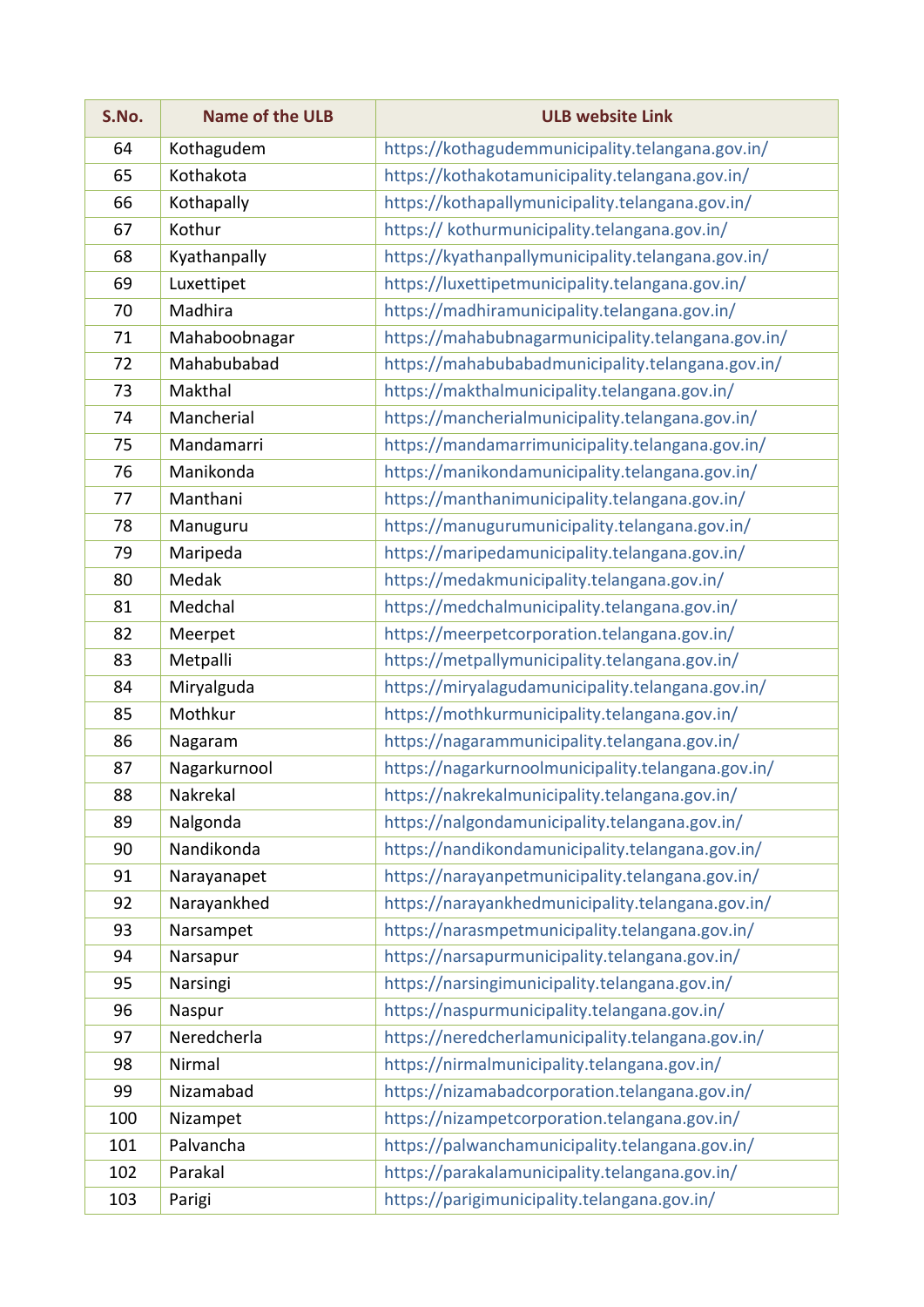| S.No. | <b>Name of the ULB</b> | <b>ULB website Link</b>                             |  |  |  |
|-------|------------------------|-----------------------------------------------------|--|--|--|
| 104   | Pebbair                | https://pebbairmunicipality.telangana.gov.in/       |  |  |  |
| 105   | Pedda Amberpet         | https://peddaamberpetmunicipality.telangana.gov.in/ |  |  |  |
| 106   | Peddapalli             | https://peddapallimunicipality.telangana.gov.in/    |  |  |  |
| 107   | Peerzadiguda           | https://peerzadigudacorporation.telangana.gov.in/   |  |  |  |
| 108   | Pochampally            | https://pochampallymunicipality.telangana.gov.in/   |  |  |  |
| 109   | Pocharam               | https://pocharammunicipality.telangana.gov.in/      |  |  |  |
| 110   | Raikal                 | https://raikalmunicipality.telangana.gov.in/        |  |  |  |
| 111   | Ramagundam Mpl Corpn   | https://ramagundamcorporation.telangana.gov.in/     |  |  |  |
| 112   | Ramayampet             | https://ramayampetmunicipality.telangana.gov.in/    |  |  |  |
| 113   | Sadasivapet            | https://sadasivpetmunicipality.telangana.gov.in/    |  |  |  |
| 114   | Sangareddy             | https://sangareddymunicipality.telangana.gov.in/    |  |  |  |
| 115   | Sattupalli             | https://satupallymunicipality.telangana.gov.in/     |  |  |  |
| 116   | Shadnagar              | https://shadnagarmunicipality.telangana.gov.in/     |  |  |  |
| 117   | Shamshabad             | https://shamshabadmunicipality.telangana.gov.in/    |  |  |  |
| 118   | Shankarpally           | https://shankarpallymunicipality.telangana.gov.in/  |  |  |  |
| 119   | Siddipet               | https://siddipetmunicipality.telangana.gov.in/      |  |  |  |
| 120   | Sircilla               | https://siricillamunicipality.telangana.gov.in/     |  |  |  |
| 121   | Sulthanabad            | https://sulthanabadmunicipality.telangana.gov.in/   |  |  |  |
| 122   | Suryapet               | https://suryapetmunicipality.telangana.gov.in/      |  |  |  |
| 123   | Tandur                 | https://tandurmunicipality.telangana.gov.in/        |  |  |  |
| 124   | Tellapur               | https://tellapurmunicipality.telangana.gov.in/      |  |  |  |
| 125   | Thoopran               | https://thoopranmunicipality.telangana.gov.in/      |  |  |  |
| 126   | Thorrur                | https://thorrurmunicipality.telangana.gov.in/       |  |  |  |
| 127   | Thukkuguda             | https://thukkugudamunicipality.telangana.gov.in/    |  |  |  |
| 128   | Thumkunta              | https://thumkuntamunicipality.telangana.gov.in/     |  |  |  |
| 129   | Thurkayamjal           | https://turkayamjalmunicipality.telangana.gov.in/   |  |  |  |
| 130   | Tirumalagiri           | https://tirumalagirimunicipality.telangana.gov.in/  |  |  |  |
| 131   | Vemulavada             | https://vemulavadamunicipality.telangana.gov.in/    |  |  |  |
| 132   | Vikarabad              | https://vikarabadmunicipality.telangana.gov.in/     |  |  |  |
| 133   | Waddepalle             | https://waddepallemunicipality.telangana.gov.in/    |  |  |  |
| 134   | Wanaparthy             | https://wanaparthymunicipality.telangana.gov.in/    |  |  |  |
| 135   | Warangal Mpl Corpn     | http://gwmc.gov.in/                                 |  |  |  |
| 136   | Wardhannapet           | https://wardhannapetmunicipality.telangana.gov.in/  |  |  |  |
| 137   | Wyra                   | https://wyramunicipality.telangana.gov.in/          |  |  |  |
| 138   | Yadagirigutta          | https://yadagiriguttamunicipality.telangana.gov.in/ |  |  |  |
| 139   | Yellandu               | https://yellandumunicipality.telangana.gov.in/      |  |  |  |
| 140   | Yellareddy             | https://yellareddymunicipality.telangana.gov.in/    |  |  |  |
| 141   | Zaheerabad             | https://zaheerabadmunicipality.telangana.gov.in/    |  |  |  |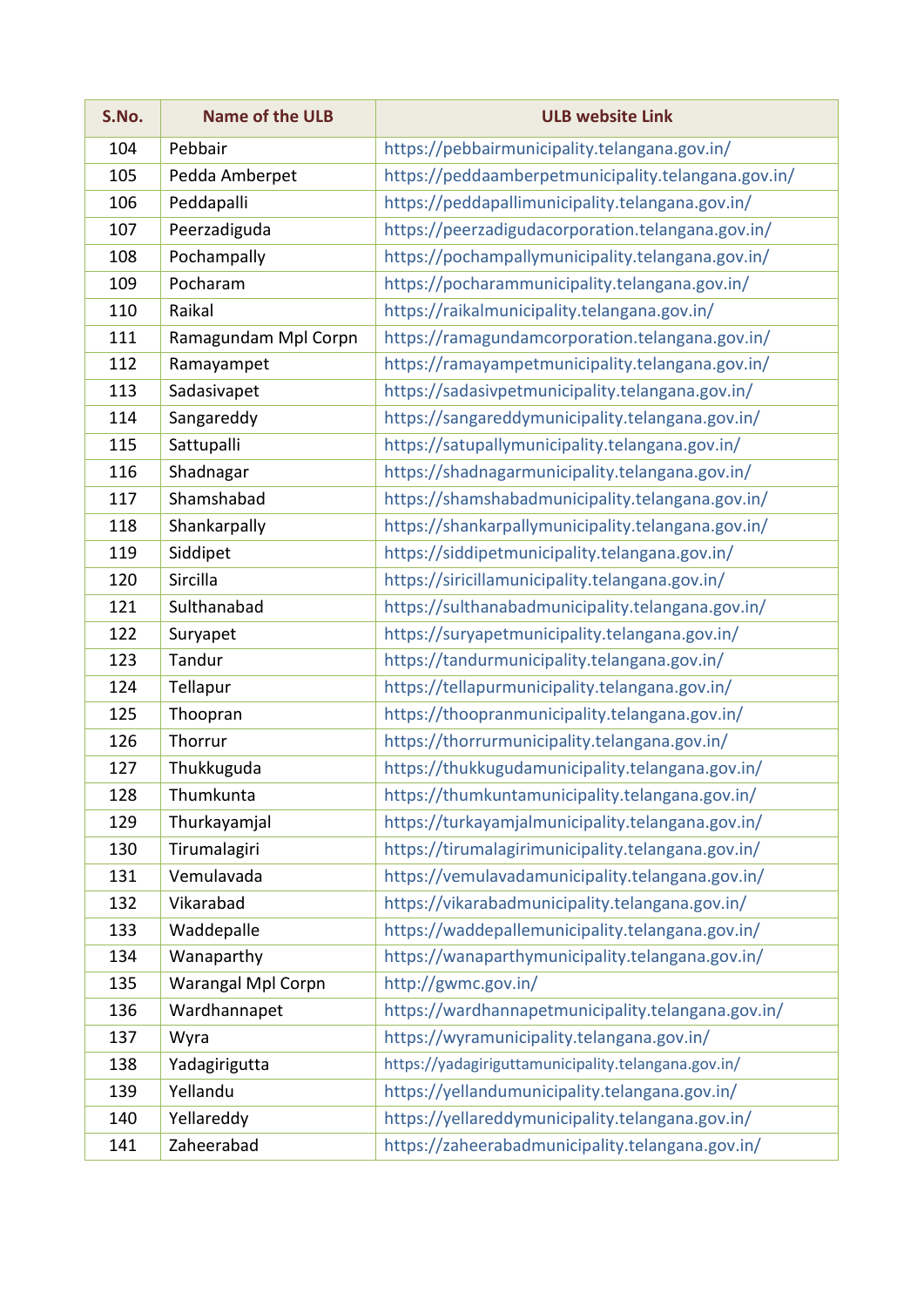#### <span id="page-5-0"></span>**3. Where can I apply for municipal services?**

- 1. **Online Web portal** <https://cdma.cgg.gov.in/CDMA> or Respective Municipal website
- 2. **Mobile App -**

[https://play.google.com/store/apps/developer?id=Director+of+Municipal+Administration,+Telanga](https://play.google.com/store/apps/developer?id=Director+of+Municipal+Administration,+Telangana&hl=en_IN&gl=US) [na&hl=en\\_IN&gl=US](https://play.google.com/store/apps/developer?id=Director+of+Municipal+Administration,+Telangana&hl=en_IN&gl=US) ( URL for download of Mobile App by selecting respective Municipality)

- 3. **Meeseva centers**
- **4. Citizen Service Centres at respective Municipalities / Municipal Corporations**
- **5. Chatbot (WhatsApp) - 9000253342**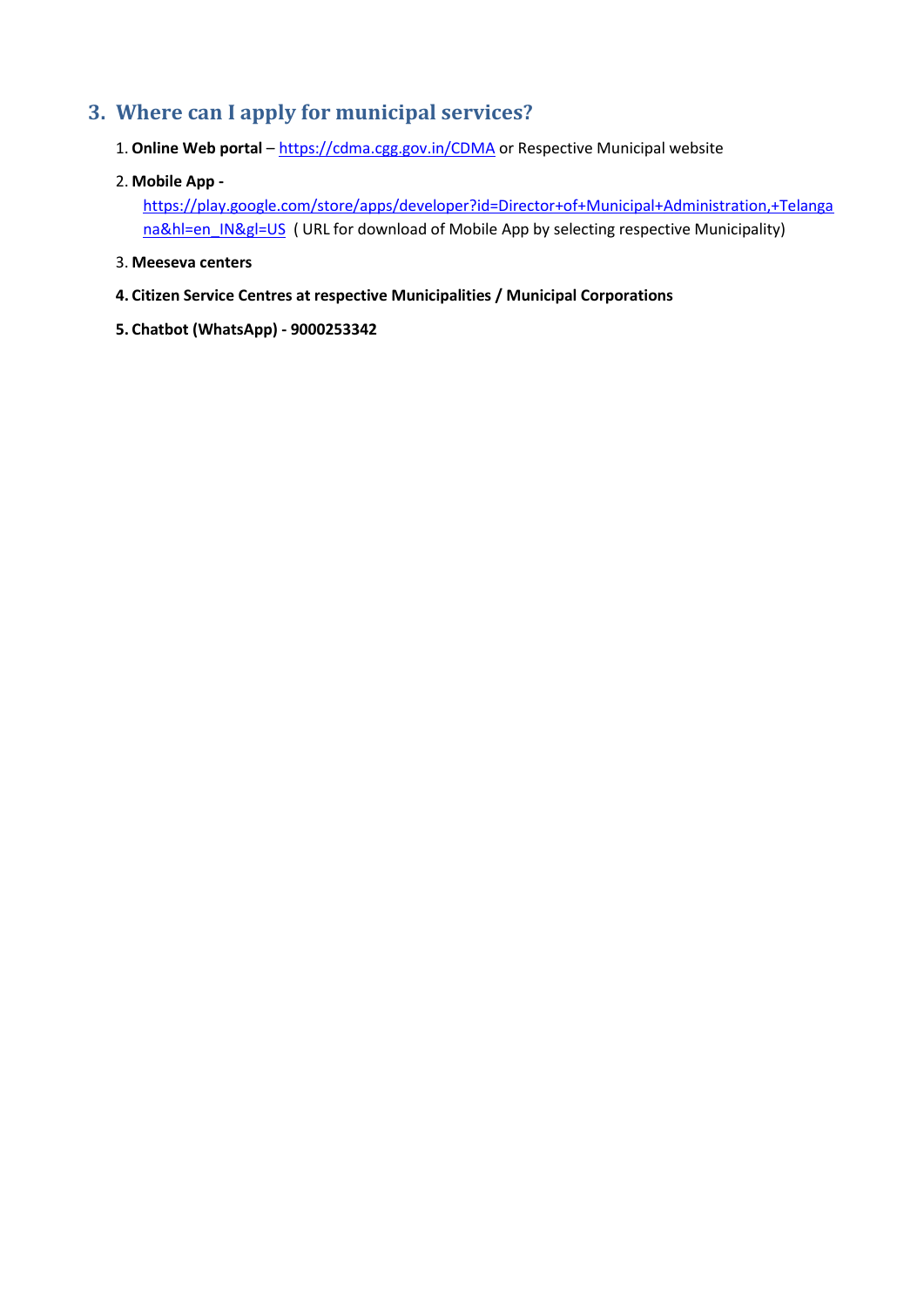## **4. What is the time line, Documents, Procedures for availing the online services? How can I apply and track the status of application ?**

<span id="page-6-0"></span>

| <b>Service</b>                       | <b>Documents Required</b>                                                                                                                                                                                         | <b>Time</b><br><b>Frame</b> | Procedure                                                                                   | <b>Online Application link</b>                                               | <b>Tracking</b><br><b>Application</b><br><b>Status</b>                    |
|--------------------------------------|-------------------------------------------------------------------------------------------------------------------------------------------------------------------------------------------------------------------|-----------------------------|---------------------------------------------------------------------------------------------|------------------------------------------------------------------------------|---------------------------------------------------------------------------|
| Property Tax                         | 1. Registered document of property or<br>Patta certificate<br>2. Building permission<br>3. Photo of the property<br>4. Building Permission Copy<br>5. Occupancy Certificate                                       | 15 Days                     | https://cdma.cgg.gov.i<br>n/CDMA PT/Uploads/<br>UserManual/PT.pdf                           | https://cdma.cgg.gov.i<br>n/CDMA PT/SelfAssess<br>ment/SelfAssessment        |                                                                           |
| Water Tap<br>Connections             | 1. Property Tax Receipt(Latest)<br>2. Food Security/BPL Certificate<br>3. Self-Declaration Form                                                                                                                   | 14 Days                     | https://cdma.cgg.gov.i<br>n/CDMA WT/Uploads/<br>UserManual/WT.pdf                           | https://cdma.cgg.gov.i<br>n/cdma wt/WaterTap/<br>NewWaterTapConnecti<br>$on$ | https://cdma.cg<br>g.gov.in/CDMA<br>WT/WaterTap/<br>ApplicationStatu<br>S |
| <b>Trade License</b>                 | 1. ID Proof ([Aadhaar Card - Individual],<br>[PAN/Incorporation Certificate -<br>Business])<br>2. Lease Deed/Legal Occupancy ([Owner<br>-Property Tax Receipt], [Tenant -<br><b>Owner Occupancy Certificate])</b> | Instant                     | https://cdma.cgg.gov.i<br>n/CDMA TRADE/Uploa<br>ds/UserManual/TL.pdf                        | https://cdma.cgg.gov.i<br>n/cdma_trade/NewTra<br>de/SaveNewTrade             |                                                                           |
| <b>Trade License</b><br>Renewal      | 1. Existing Trade License Number<br>2. Payment                                                                                                                                                                    | Instant                     | https://cdma.cgg.gov.i<br>n/CDMA TRADE/Uploa<br>ds/UserManual/TL.pdf                        | https://cdma.cgg.gov.i<br>n/CDMA ARBS/CDMA<br><b>PG/TLMENU</b>               |                                                                           |
| Signage License<br>for Advertisement | 1. Advertisement Photo1 & 2<br>2. Structural Stability Certificate (SSC)<br>3. Location Plan<br>4. NoC                                                                                                            | 15 Days                     | https://emunicipal.tela<br>ngana.gov.in/Files/Mo<br>dules/SignageLicense/<br>UserManual.pdf | https://cdma.cgg.gov.i<br>n/cdma advt                                        | https://cdma.cg<br>g.gov.in/CDMA<br>ADVT//Advt/Ap<br>plicantStatus        |
| <b>Mobile Tower</b>                  | 1. Location Plan/ Site Plan                                                                                                                                                                                       | 30 Days                     | https://emunicipal.tela                                                                     | https://cdma.cgg.gov.i                                                       | https://cdma.cg                                                           |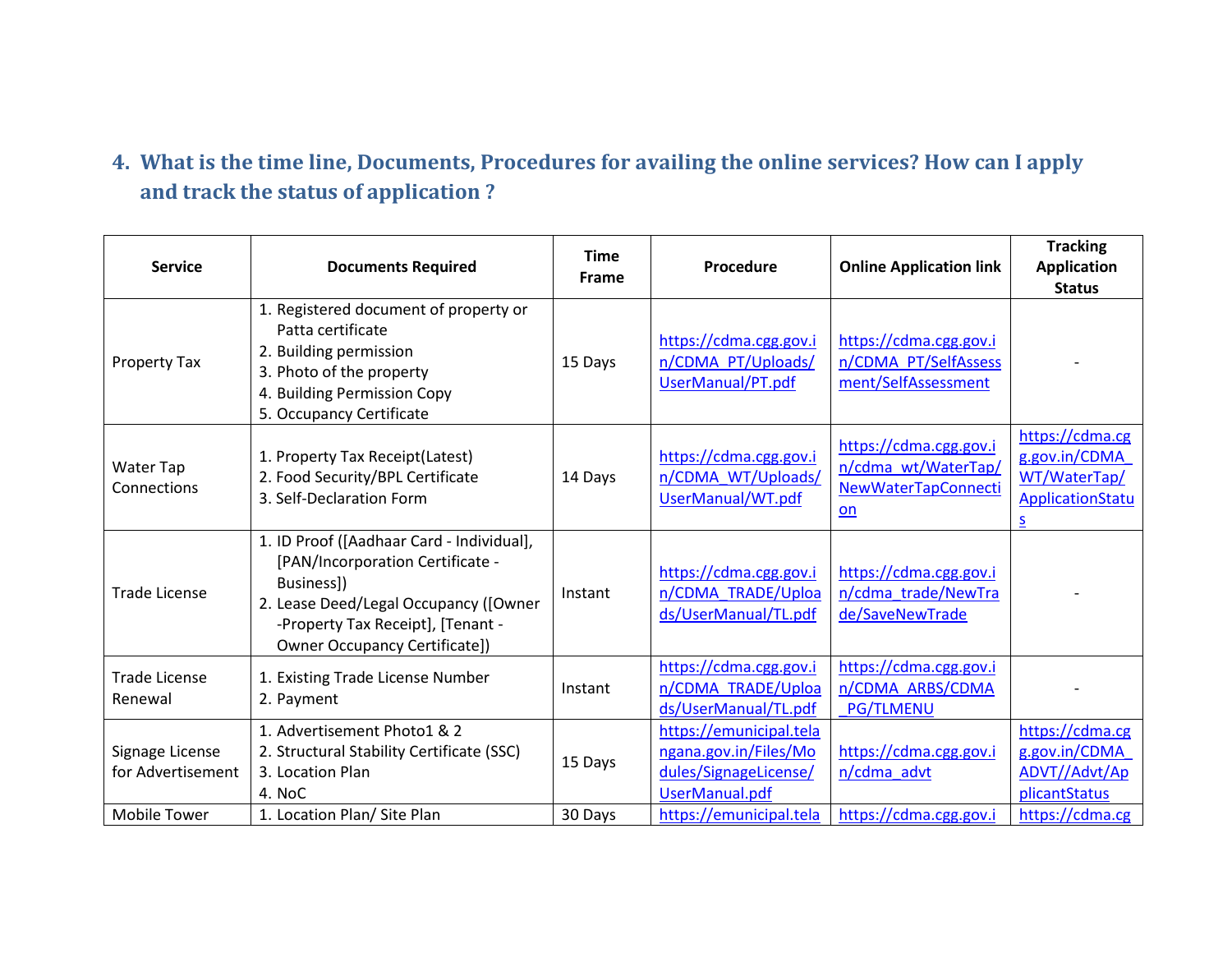| <b>Service</b>                                                                       | <b>Documents Required</b>                                                                                                                                                                                                                                                                                                                   | <b>Time</b><br>Frame                                              | <b>Procedure</b>                                                                                                               | <b>Online Application link</b>                                | <b>Tracking</b><br><b>Application</b><br><b>Status</b>                            |
|--------------------------------------------------------------------------------------|---------------------------------------------------------------------------------------------------------------------------------------------------------------------------------------------------------------------------------------------------------------------------------------------------------------------------------------------|-------------------------------------------------------------------|--------------------------------------------------------------------------------------------------------------------------------|---------------------------------------------------------------|-----------------------------------------------------------------------------------|
| Approval                                                                             | 2. Elevation Plan & Sections<br>3. Structural Stability Certificate<br>4. Ownership Doc with Attestation<br>5. Lease agreement between<br><b>Building/Site Owner and Applicant</b><br>6. Agency Network Provider Agreement<br>7. Indemnity Bond<br>8. NoC from House/Site Owner<br>9. Permission based on SACFA<br>10. Property Tax Receipt |                                                                   | ngana.gov.in/Files/Mo<br>dules/MobileTowerAp<br>proval/UserManual.pd                                                           | n/cdma mt                                                     | g.gov.in/CDMA<br>MT/ CitizenCo<br>mmon/Applicati<br>onStatus                      |
| Vacant Land Tax                                                                      | <b>Registered Document</b>                                                                                                                                                                                                                                                                                                                  | 15 days                                                           | https://emunicipal.tela<br>ngana.gov.in/Files/Mo<br>dules/VacantLandTax/<br>PROCEDURE FOR VLT<br>self assessment-<br>final.pdf | https://cdma.cgg.gov.i<br>n/cdma vlt                          | https://cdma.cg<br>g.gov.in/CDMA<br>VLT// CitizenCo<br>mmon/Applicati<br>onStatus |
| <b>Building</b><br>Permissions/<br>Layout<br>permission/<br>Occupancy<br>certificate | https://tsbpass.telangana.gov.in/others/<br>checklist                                                                                                                                                                                                                                                                                       | https://tsb<br>pass.telang<br>ana.gov.in/<br>others/tim<br>elines | https://tsbpass.telanga<br>na.gov.in/others/manu<br>als                                                                        | https://tsbpass.telanga<br>na.gov.in/building-<br>permission  | https://tsbpass.<br>telangana.gov.in<br>/application-<br>tracker                  |
| <b>Road Cutting</b><br>Permissions                                                   | 1. Covering Letter Requesting the Road<br>Cutting / Right of Way Permission.<br>2. Route/Road Map with Clear Road<br>Dimension Details, Planned Activities,<br>Location/Address.                                                                                                                                                            | 7 days                                                            | https://emunicipal.tela<br>ngana.gov.in/Files/Mo<br>dules/RoadCuttingPer<br>missions/G.O.Ms.%20<br>No.52.pdf                   | https://ts-<br>roadcutting.cgg.gov.in/<br>LoginEODB.do        | https://ts-<br>roadcutting.cgg.<br>gov.in/LoginEO<br>DB.do                        |
| <b>Unified Birth</b><br>&Death                                                       | Corrections in Birth Certificate -<br>Any one of the below documents<br>1. Original Birth Certificate issued by the<br>Registrar of Birth                                                                                                                                                                                                   | 7 days                                                            | https://cdma.cgg.gov.i<br>n/cdma/files/CitizenSe<br>rvices/ApplyingforBirth<br>orDeathCertificate.pdf                          | https://ts.meeseva.tela<br>ngana.gov.in/meeseva<br>/login.htm | http://ubdmis.t<br>elangana.gov.in<br>/searchSTMSTx<br>nID.do?pstcode             |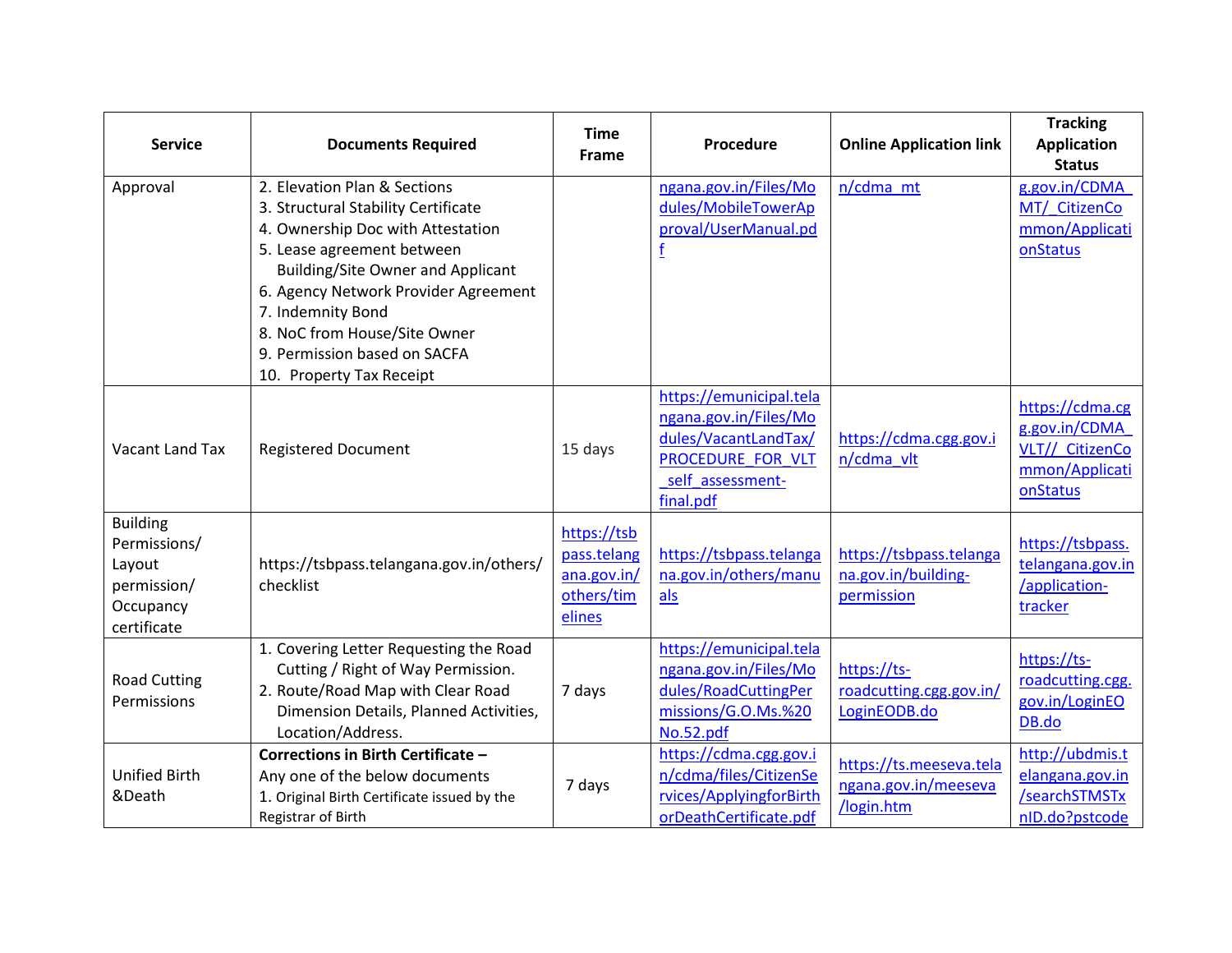| <b>Service</b> | <b>Documents Required</b>                                                                                                                                                                                                                                                                                                                                                                                                                                   | <b>Time</b><br><b>Frame</b> | <b>Procedure</b> | <b>Online Application link</b> | <b>Tracking</b><br>Application<br><b>Status</b> |
|----------------|-------------------------------------------------------------------------------------------------------------------------------------------------------------------------------------------------------------------------------------------------------------------------------------------------------------------------------------------------------------------------------------------------------------------------------------------------------------|-----------------------------|------------------|--------------------------------|-------------------------------------------------|
|                | 2) Declaration by Parent(s) attested by two<br>gazetted officers                                                                                                                                                                                                                                                                                                                                                                                            |                             |                  |                                | =35&style=bluet<br>heme                         |
|                | Corrections in Death Certificate -<br>Any one of the below documents 1)<br>Original Death Certificate issued by the<br>Registrar of Death 2) In case of Medico<br>Legal cases for death events, certificate<br>from the concerned<br>Child Name inclusion -<br>Application Form * (Duly signed by both<br>parents if the child is less than 3 years)<br><b>Birth Certificate - No documents</b><br>required<br>Death Certificate - No documents<br>reguired |                             |                  |                                |                                                 |